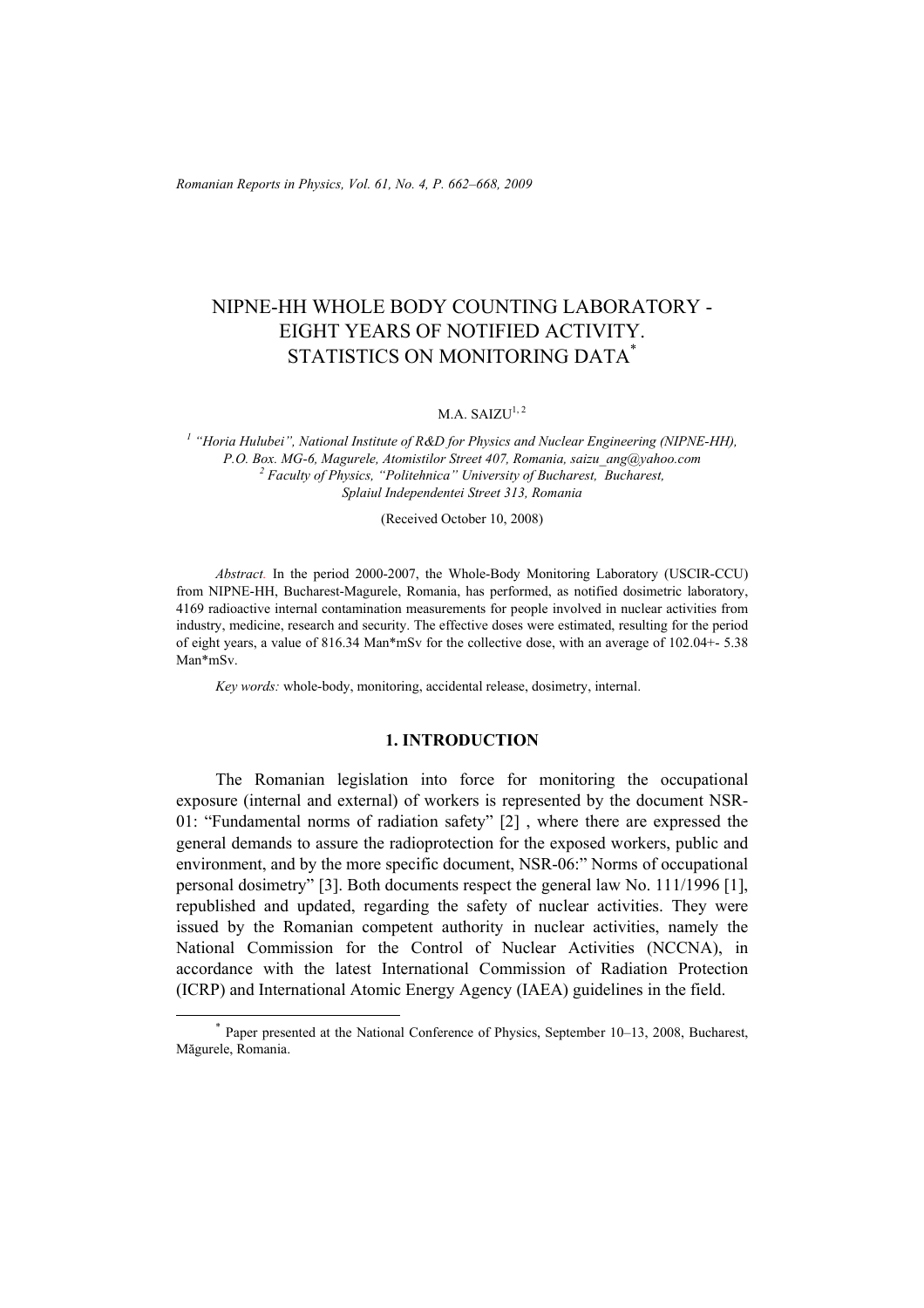To perform the radioactive internal contamination monitoring, in notified conditions, the Whole Body Counting Laboratory (WBCL), from the Institute for Physics and Nuclear Engineering, Bucharest-Magurele, Romania, has implemented its own Quality Assurance system, based on NCCNA legislation, developing an annual monitoring program for workers involved in nuclear activities from industry, medicine, research and security.

The aim of this paper is to present, in a comparative manner, the contribution of each nuclear activity to the total collective dose, taking into account the distribution of workers on every nuclear activity, on every year.

### **2. MATERIALS AND METHODS**

The Whole Body Counter from WBCL is a gamma spectrometric system based on a tilted chair geometry, on 2 lead shielded NaI(Tl) scintillation crystals, one for whole body–12.5 cm (*D*) and 10 cm (*H*) and the other for the thyroid- 4cm (*D*) and 5cm (*H*), and on the associated modular electronics: HV power supply, spectrometric amplifier, analog to digital converter, the interface and Multichannel Analyser.

The energy calibration of the measurement system was made using sealed point standard sources, in the energy range of 0.1 MeV to 2 MeV, while the efficiency calibration was performed using BOMAB ( BottleManikinABsorbtion ) phantom consisting of bottles from a material equivalent tissue, simulating the dimensions of the Reference Man and filled with known amounts of different radioactive solutions, with known activities. The MDA of the system was determined for whole body and thyroid, namely, 180 Bq and 300 Bq for Cs-137, respectively Co-60, and 26 Bq for I-131.

The effective doses were estimated using LUDEP 2.0 software, an internal dosimetry dedicated software from HPA (former NRPB).

#### **3. RESULTS AND CONCLUSIONS**

The annual distribution of Collective Dose (Man\*mSv) and that of the measured persons, in 2000–2007 interval, are presented in Table 1.

| The million divilly and $\sigma_1$ will be word to be $\sigma_2$ and $\sigma_3$ and $\sigma_4$ in the intervention performs. |                                  |                         |  |  |  |
|------------------------------------------------------------------------------------------------------------------------------|----------------------------------|-------------------------|--|--|--|
| Year                                                                                                                         | <b>Collective Dose (Man*mSv)</b> | <b>Measured persons</b> |  |  |  |
| 2000                                                                                                                         | 98 17                            | 448                     |  |  |  |
| 2001                                                                                                                         | 126.83                           | 500                     |  |  |  |
| 2002                                                                                                                         | 95.42                            | 568                     |  |  |  |
| 2003                                                                                                                         | 96.63                            | 462                     |  |  |  |

#### *Table 1*

The annual distribution of Collective Dose (Man\*mSv) and of the measured persons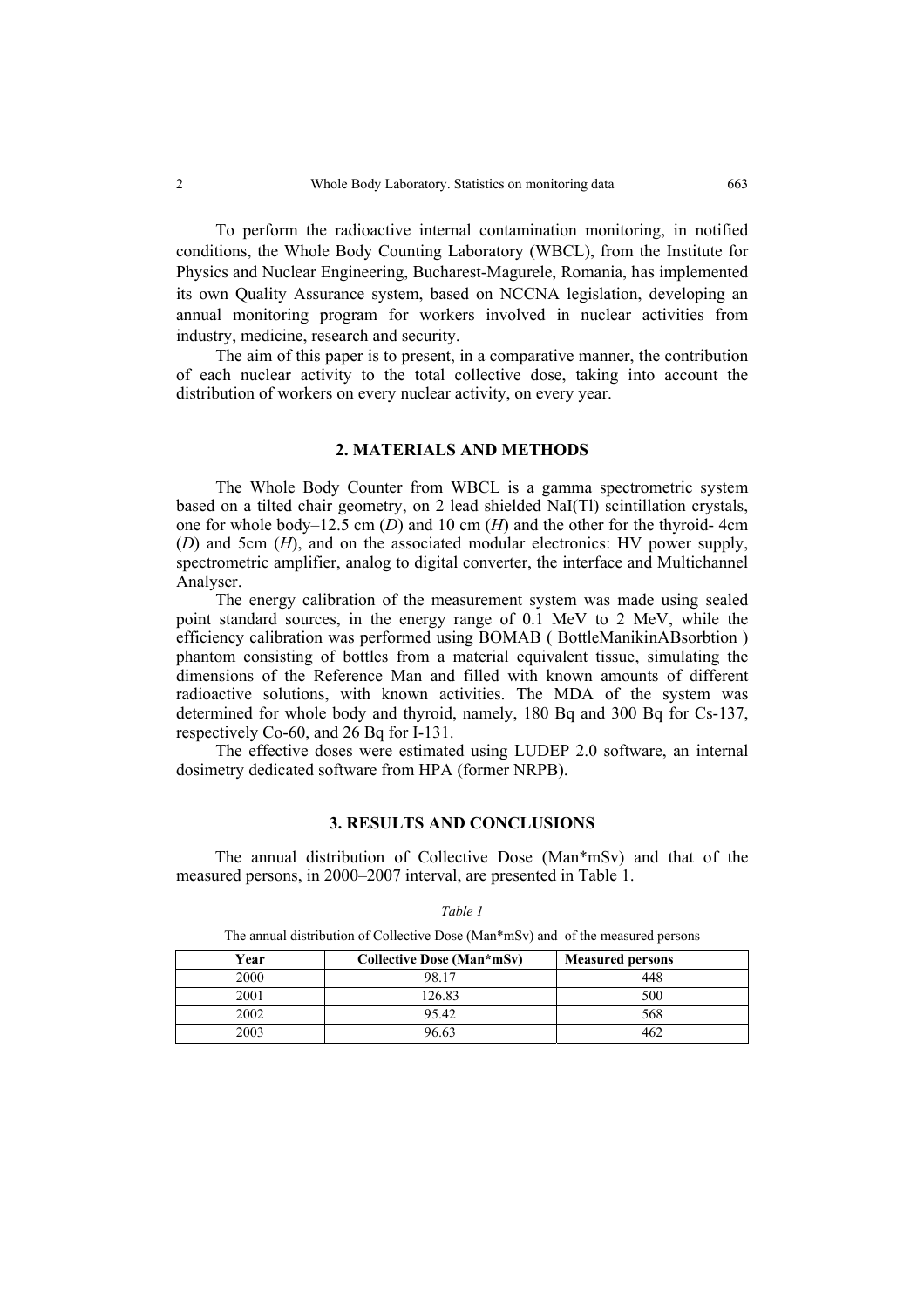M.A. Saizu 3 664

*Table 1 (continued)* 

| 2004         | 122.19 | 509  |
|--------------|--------|------|
| 2005         | 93.62  | 506  |
| 2006         | 102.45 | 586  |
| 2007         | 81.03  | 590  |
| <b>Total</b> | 816.34 | 4169 |

The radionuclides identified during the measurements of the subjects were Na-22, Co-60, Tc99m, Zn-65, Ga-68, I-125, I-131 and Ir-192, specific for every type of nuclear activity, as follows:

– production of radiopharmaceuticals labeled with I-131, I-125 and Tc99m;

- production of sealed sources : Co-60 and Ir-192;
- nuclear medicine : I-131;
- cyclotron maintenance : Zn-65;
- research activities : Na-22, Ga-58.

The distribution of Collective dose (Man\*mSv) and that of the number of measured persons, considered for each field of nuclear activity – nuclear, medicine, industry, security, divided in its activities – research centers, waste management, nuclear medicine, radiopharmaceuticals production, industrial irradiation, accelerators operation, other industrial activities- are presented in the Table 2, Figs. 1 and 2.

#### *Table 2*

The distribution of Collective Dose (Man\*mSv) and of the measured persons *versus* the field of nuclear activity for the period 2000–2007

| <b>Field of nuclear activity</b> |                                        | <b>Collective Dose(Man*mSv)</b> |        | <b>Measured persons</b> |      |
|----------------------------------|----------------------------------------|---------------------------------|--------|-------------------------|------|
|                                  | Research centers N30                   |                                 | 381.3  |                         | 2692 |
| Nuclear<br>N <sub>0</sub>        | Waste management N40                   | 426.62                          | 45.32  | 3023                    | 331  |
| Medicine M0–NuclearMedicine M30  |                                        | 191.08                          |        | 270                     |      |
| Industry<br>10                   | Radiopharmaceuticals<br>production I30 |                                 | 139.22 |                         | 417  |
|                                  | Industrial irradiation I40             |                                 | 9.9    | 706                     | 71   |
|                                  | Accelerators operation I50             | 178.68                          | 16.47  |                         | 119  |
|                                  | Other industrial activities I90        |                                 | 13.09  |                         | 99   |
| Security E0                      |                                        | 19.96                           |        | 170                     |      |
| <b>Total</b>                     |                                        | 816.34                          |        | 4169                    |      |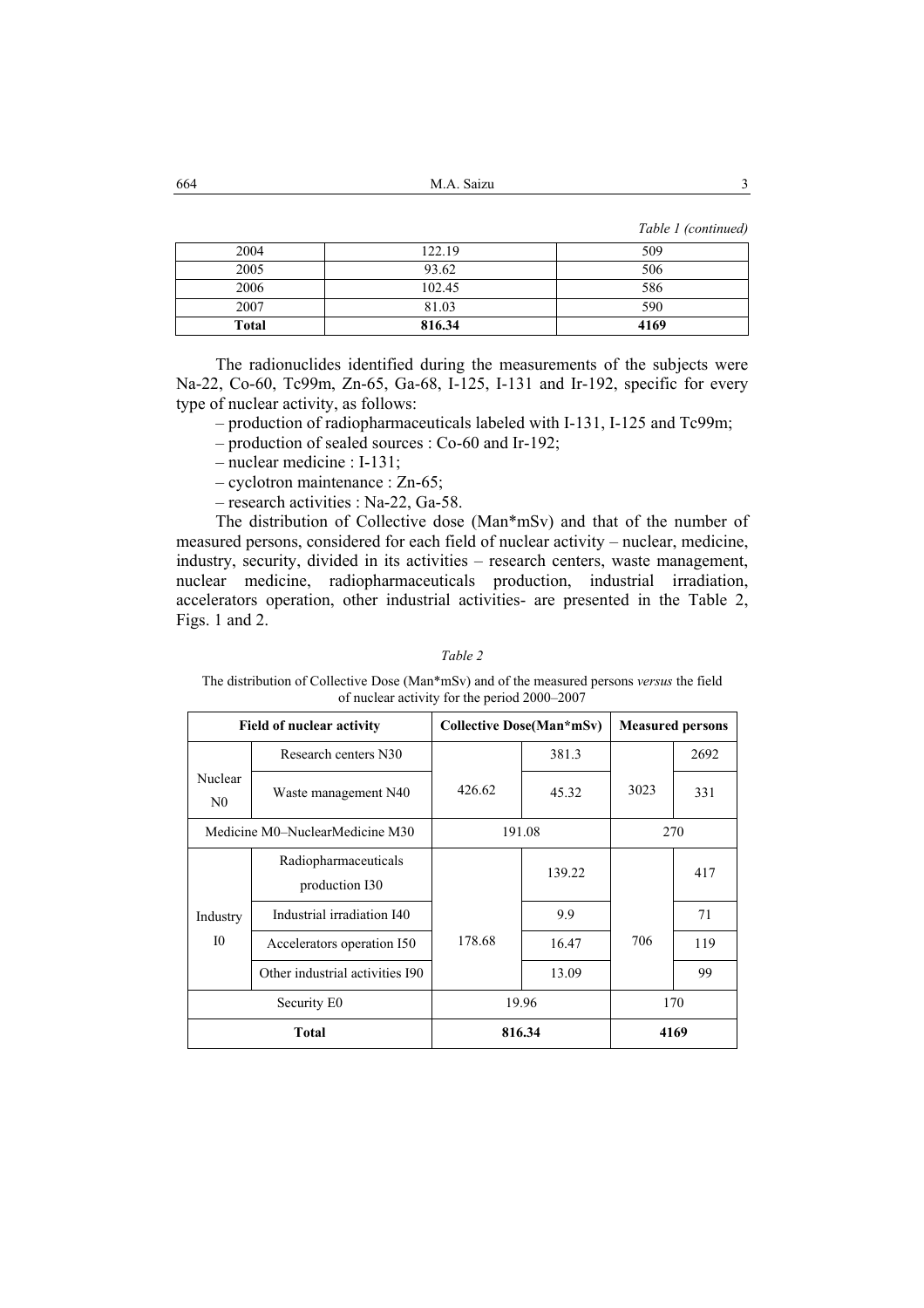

Fig. 1 – The percentage distribution of: a) the Collective Dose (Man\*mSv) by main fields of nuclear activities; b), the measured persons by main fields of nuclear activities (b) in 2000–2007.



Fig. 2 – The distribution of Collective Dose (Man\*mSv) by the nuclear activities.

In accordance with the document NSR-06, the collective dose distribution and that of measured persons were made and reported, also, by dose ranges in mSv, considered to be 9 doses rangls (MDL-0.1 mSv, 0.1-0.2 mSv, 0.2-0.5 mSv, 0.5-1 mSv, 1-2 mSv, 2-5mSv, 5-10 mSv, 10-15 mSv, 15-20 mSv) for the interval MDL-20mSv and one for values greater than 20 mSv.

The data were represented considering the cumulative values for all the nuclear activities, for the period 2000–2007 (Fig. 3, Fig. 4) and for every year, for Nuclear Medicine-M30 that have had the most important contribution at the collective dose per measured subject (Fig. 5, Fig. 6).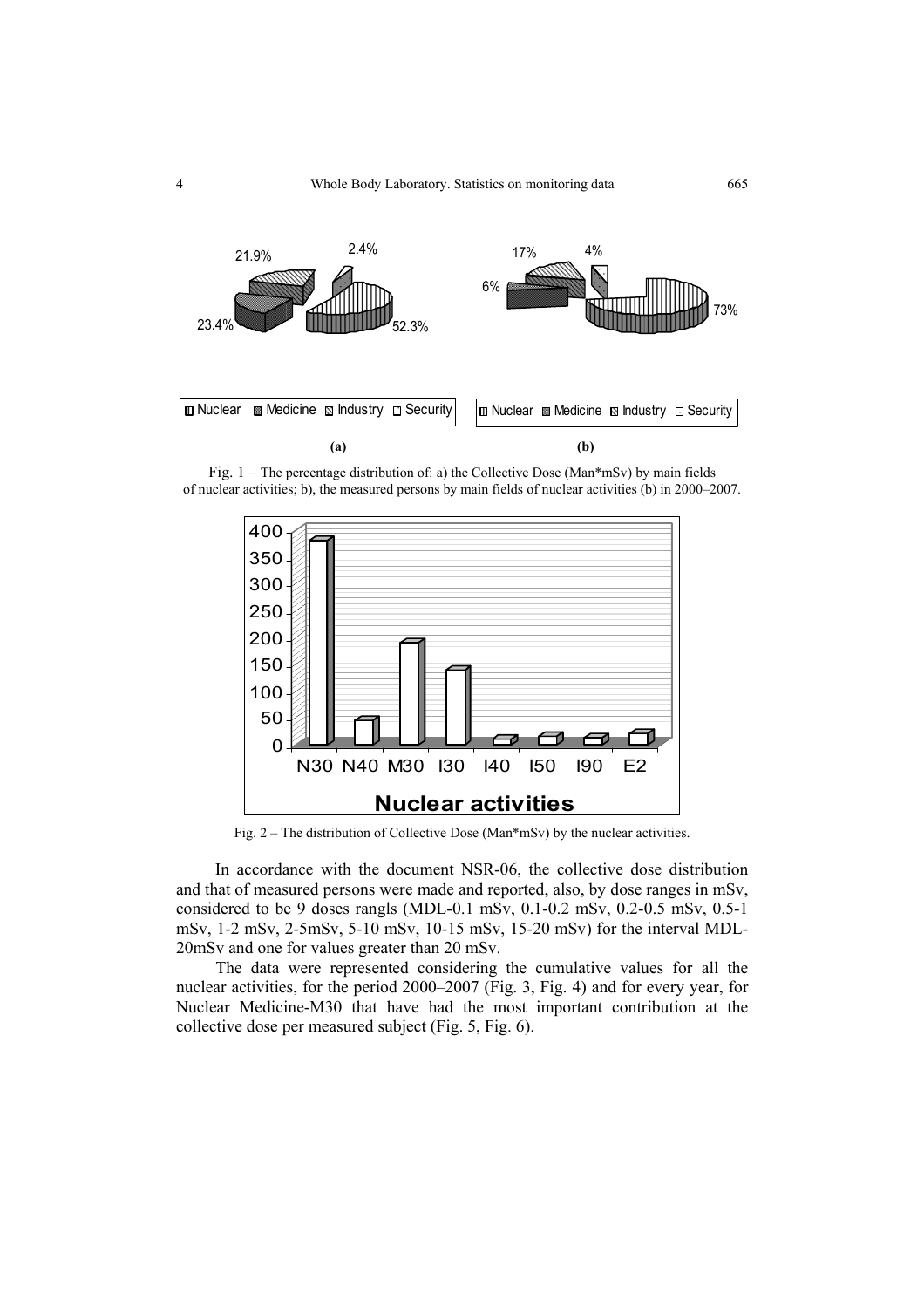

Fig. 3 – The distribution of Collective Dose (Man\*mSv) by dose ranges for 2000–2007.



Fig. 4 – The distribution of measured persons by dose ranges for 2000–2007.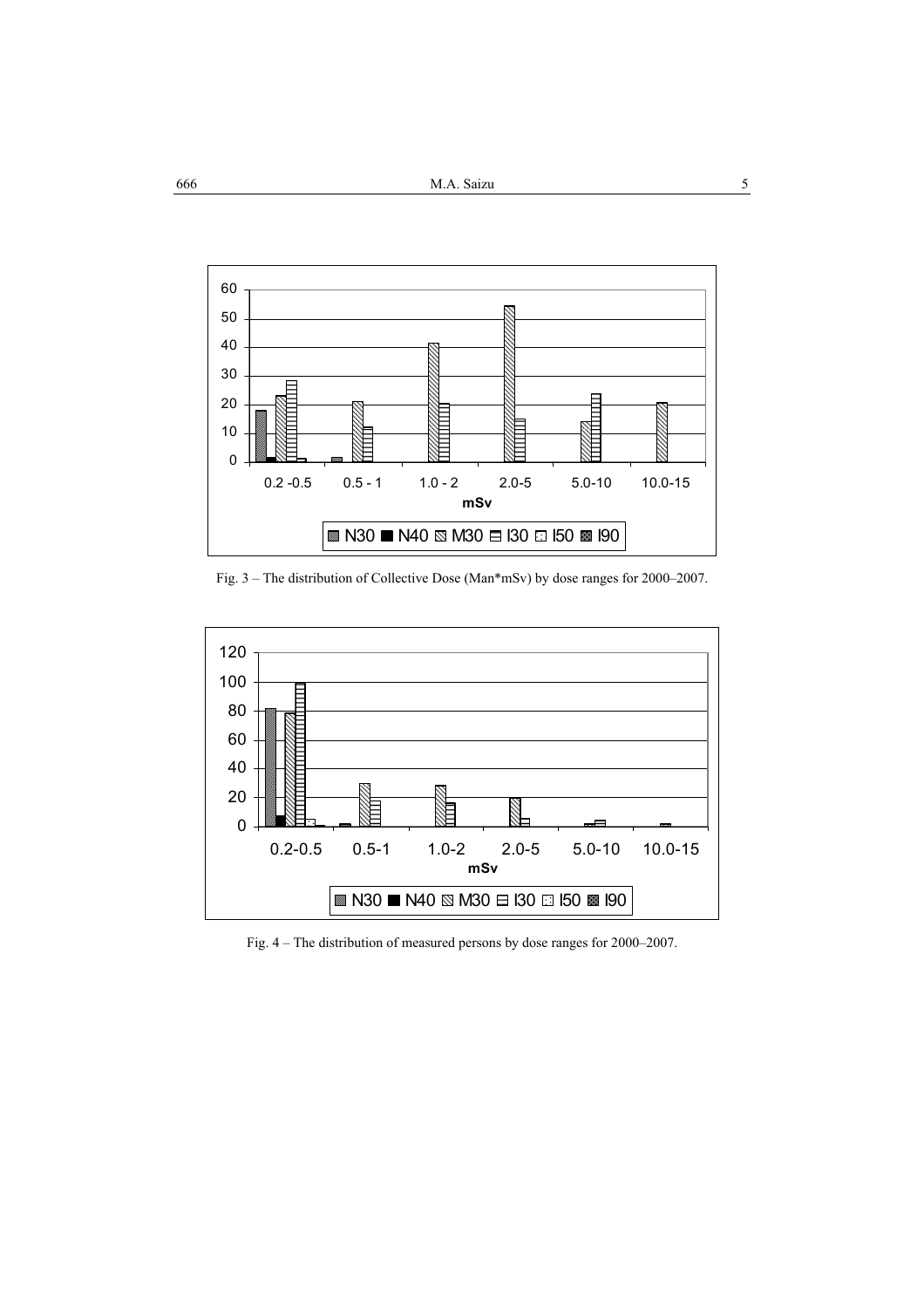

Fig. 5 – The distribution of Collective Dose (Man\*mSv) by year for nuclear medicine.



Fig. 6 – The distribution of measured persons by dose ranges and by year for nuclear medicine.